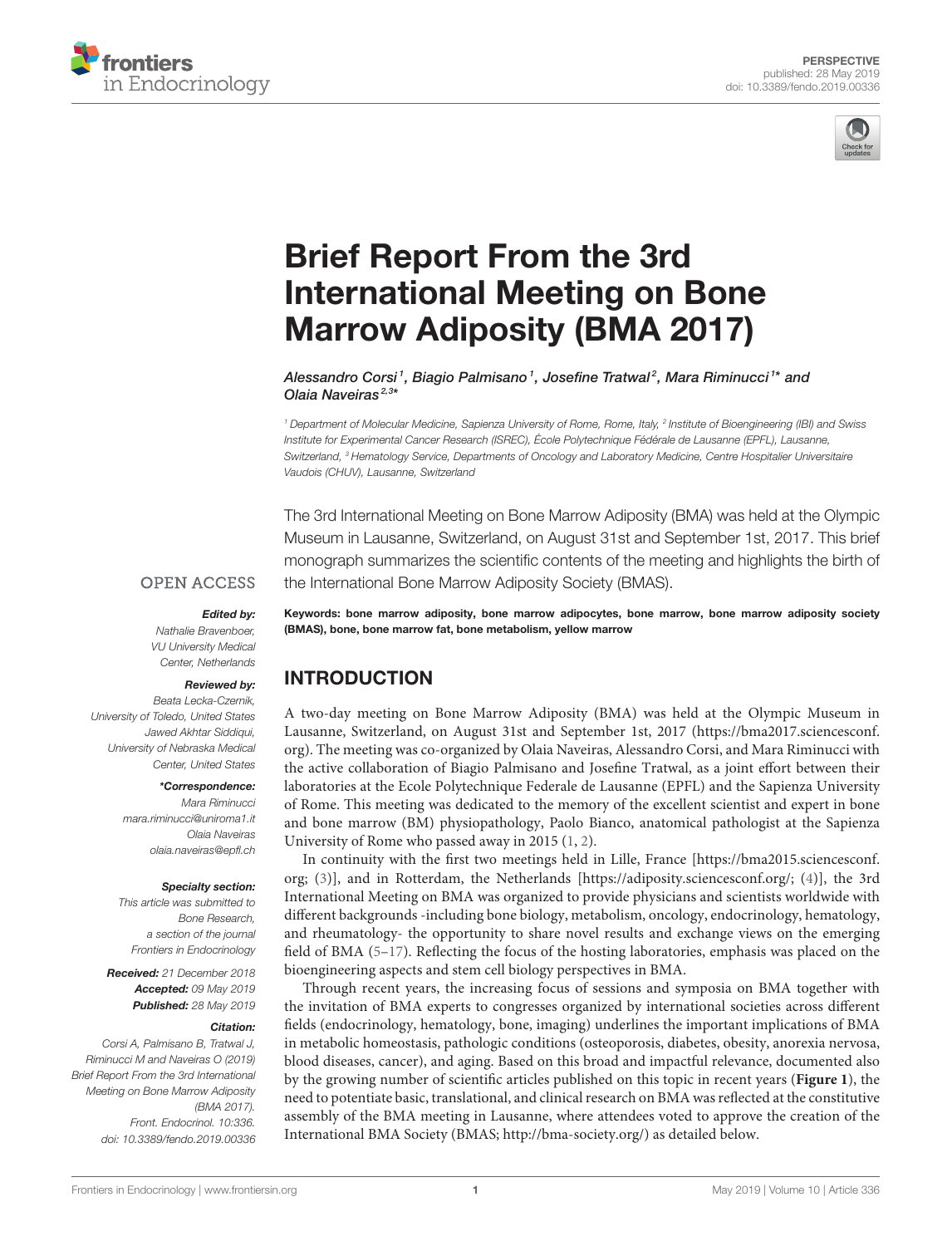# OVERVIEW OF THE SCIENTIFIC SESSIONS

The meeting focused on varying aspects of BMA, from the developmental origin, functional properties, and endocrine and paracrine regulation of BM adipocytes to the relationship between BM adipocytes in hematopoiesis and with bone tissue. It also included novel technologies and engineering approaches for assessing BMA and the role of BMA in disease. Sixty-six delegates from 14 different countries traveled from as far as China, South Africa, the USA, and across Europe to attend the two-day meeting. The seven invited speakers came from France, Denmark, the USA, and China, bringing fresh aspects of their research fields to the multidisciplinary BMA community.

Twenty-four abstracts were received and ranked by an external committee, resulting in 17 oral presentations and seven poster presentations with a dedicated poster pitching session. Prizes for best oral presentations were awarded to the top scoring abstract, "Regulation of bone marrow adipocytes by the sympathetic nervous system: from bone to brain" by EL Scheller, and the top junior presentation, "Biomimetic engineering of a functional ex vivo human hematopoietic niche" by T Klein. Further echoing the high scientific content of BMA 2017, the contents of many of the oral and poster presentations have been published immediately before or after the meeting [\(18](#page-4-6)[–35\)](#page-5-0). Even though this long list of published papers unequivocally attests the recent advances in understanding the development, properties and (endocrine and paracrine) regulation of BMA, in clarifying the strong relationship between BMA and haematopoiesis/skeletal tissue and the role of BMA in disease as also the improvement of the technological approaches for assessing BMA, the need for more in-depth research emerged in all scientific sessions. Challenges associated to the lack of uniform nomenclature and lack of standardization of the methodologies specific to BMA and research were recurrent comments during the discussions, reason why the first tasks assigned to the newly created working groups were the preparation of consensus documents in Nomenclature and BMA methodologies, which were discussed in the subsequent meetings among the members of each of the two groups and whose final form accompanies this Frontiers in Endocrinology Bone Research Section issue.

A debate session on the origin of BM adipocytes among three community leaders (MC Horowitz, T Schulz, and BO Zhou) with an equally prominent moderator (M Kassem) was also organized. The heterogeneity of BM adipocytes and the methodological difficulties in tracing their origin were uncovered through the distinct perspectives that emerged during the discussion. A consensus was reached at the meeting that BMA is indeed heterogeneous depending on skeletal location, with regionalization based on genetic tracers pinpointing to specific differences in limbs and tail BM adipocytes as compared to the axial skeleton, and that different stimuli induce apparent variations in BMA, though the progenitor/BM adipocyte hierarchy and the relationship to skeletal stem cells remains to be illuminated.

The complete list of scientific sessions and contributors in each session is presented in **[Appendix A](#page-4-7)**.

## INVITED SPEAKERS

Using diverse mouse models of marrow aplasia, Bo Zhou and K Liu focused on the role of BM adipocytes in hematopoietic regeneration. Bo Zhou showed that, in response to irradiation and BM transplantation, the cellular composition of the BM hematopoietic stem cell (HSC) niche changes since HSC maintenance and hematopoietic regeneration are promoted by BM adipocytes at different stages of commitment and BM stromal cells (BMSCs) [\(24\)](#page-5-1). K Liu showed that adiponectin is one of the main molecules involved in the regulation of delayed hematopoietic recovery after chemotherapy or BM transplantation [\(36\)](#page-5-2). AJ van Wijnen [\(23,](#page-5-3) [32\)](#page-5-4) and M Kassem [\(21,](#page-4-8) [25\)](#page-5-5) explored the molecular mechanisms involved in the lineagespecific commitment (adipocyte vs. osteoblast) of BMSCs, the understanding of which can provide significant insights into the process of age- and osteoporosis-related impaired osteogenesis. MC Horowitz and DB Chou presented data on novel technological tools to investigate BM adipogenesis. MC Horowitz presented details of a technique that couples histochemical staining of cell-bound lipids using osmium tetroxide with micro-Computerized Tomography (microCT) to visualize and quantify mouse BMA and underlined the importance of linear tracing experiments to assess the ontogeny of BM adipocytes [\(20\)](#page-4-9). DB Chou discussed the ongoing development of human BM on a chip, a microfluidic device able to reproduce important aspects of the in vivo microenvironment, detailing its performance in recapitulating radiation-induced acute myelosuppression. F Pflumio focused on the role of different BM sites in orchestrating human and mouse T-cell acute lymphoblastic leukemia to convincingly demonstrate that adipocyte-rich sites contribute to drug-resistant leukemic cells escaping treatment [\(19\)](#page-4-10).

# SELECTED SPEAKERS

A substantial part of the selected presentations used different mouse models to focus on the ontogeny of BMA; the relationship between hematopoiesis, bone tissue, and BMA; the endocrine and paracrine regulation of BM adipocytes; the role of BMA in diseases. CS Craft, using adiponectin-CreDTA+/<sup>−</sup> and Uncoupling-Protein-1(UCP1)-CreDTA+/<sup>-</sup>, provided critical insights into the region-specific properties of BM adipocytes, particularly regarding the expression of adiponectin and the capacity of some BMAT depots to induce beiging. Data on Tyrosine Kinase Substrate with four SH3 domains (Tks4), inorganic Phosphate Transporter-2 (PiT2), and adiponectin receptor-1 (AR-1) deficient mice were the subjects of the presentations by V Vas, S Beck-Cormier, and A Sowman, respectively. Tks4, a scaffold protein involved in podosome formation, Epithelial Growth Factor Receptor (EGFR) signaling, and Reactive Oxygen Species (ROS) production, was shown to be necessary for both the adipogenic and osteogenic differentiation of BMSCs [\(37\)](#page-5-6). The phenotypic characterization of PiT2 (reduced bone volume, impaired mineralization, altered biomechanical parameters, increased circulating alkaline phosphatase, and an increase in BMA in the absence of significant changes of the plasma levels of adiponectin) and AR-1 (low bone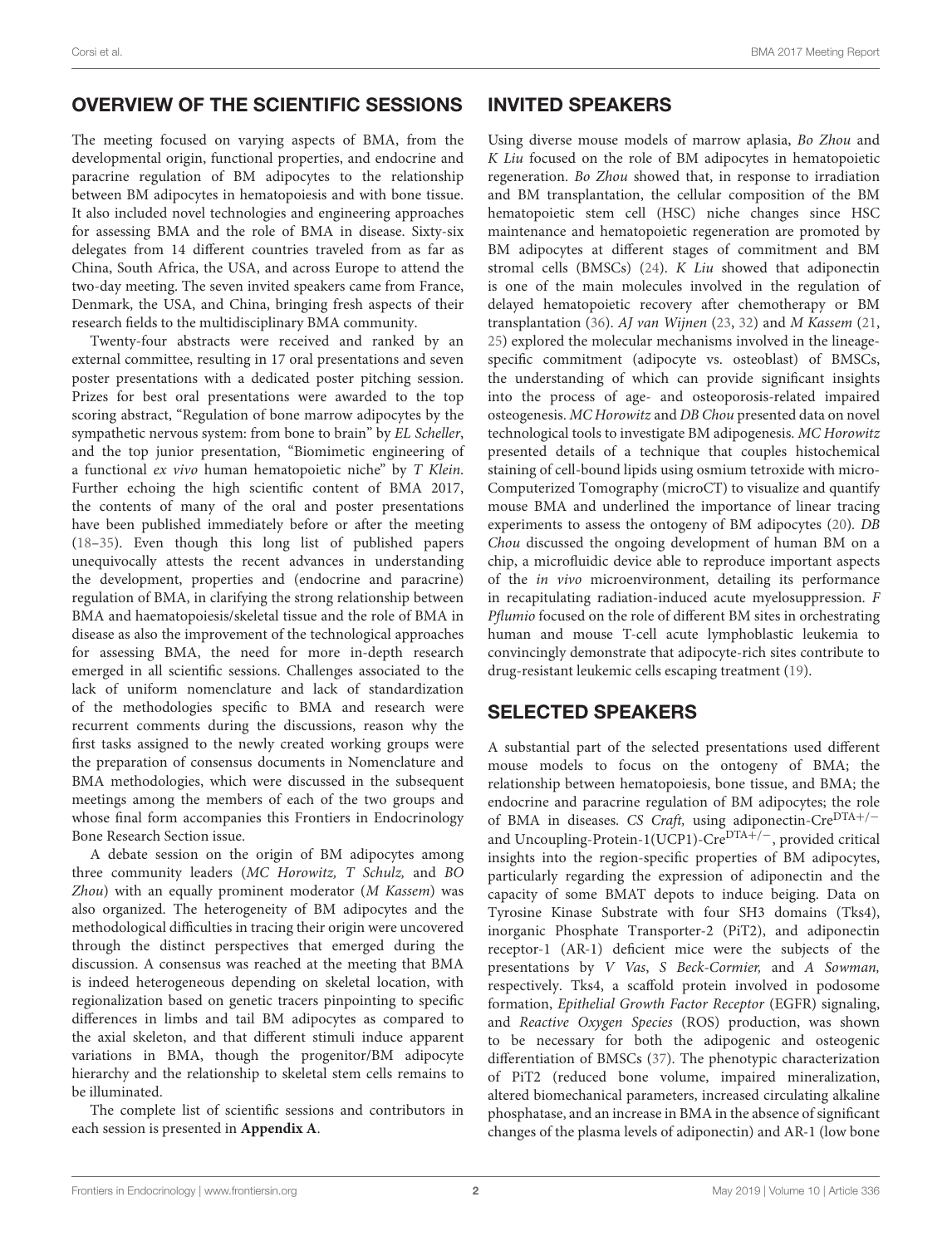

<span id="page-2-0"></span>mass due to decreased osteoblast formation and increased BMA) knockout mice also supported a role for both molecules in the modulation of BMSC lineage commitment and differentiation toward adipocyte or osteogenic lineages. TH Ambrosi delineated the ontology of BM adipose tissue and the molecular identity of bone-resident adipocytes, establishing their involvement in age-dependent dysfunction of bone and hematopoietic regeneration [\(18\)](#page-4-6). A Wilson explored hematopoiesis within the BM of lipodystrophic mouse models entirely lacking adipocytes, including the epiblast-specific PPAR-γ deletion, and reported that the lack of BM adipocytes alters the HSC niche and contributes to the onset of severe extramedullary hematopoiesis [\(34\)](#page-5-7). Mattiucci et al. explored the role of BM adipocytes isolated from hip surgery patients in supporting HSC survival [\(22\)](#page-5-8). He showed that short-term hematopoietic progenitors would not proliferate in the presence of primary human BM adipocytes as compared to undifferentiated BMSC controls, but HSCs survived and could form colonies after 5 weeks of co-culture with primary BM adipocytes, thus supporting the role of BM adipocytes in the hematopoietic niche. E Douni described two transgenic RANKL mouse lines wherein the number of copies of the transgene correlates with the severity of the osteoporotic phenotype, emphasizing their suitability as models for investigating the pathogenetic mechanisms that regulate the development and expansion of BMA in osteoporosis. EL Scheller focused on the regulation of BM adipose tissue by peripheral sympathetic nerves [\(29,](#page-5-9) [31\)](#page-5-10); in this context, she identified regulatory pathways and sites within the brain with the potential to coordinate

BMA in concert with peripheral adipose depots. Based on in vitro and in vivo data, A Perino showed that the bile acidresponsive membrane receptor TGR5 promotes mitochondrial fission through the ERK/DRP1 pathway and demonstrated beige remodeling of subcutaneous white adipose tissue under multiple environmental cues, including cold exposure and prolonged high-fat diet feeding [\(33\)](#page-5-11).

Three of the selected presentations focused on technologies and engineering approaches for assessing BMAs. A novel microCT contrast agent for the three-dimensional simultaneous visualization of mineralized and soft skeletal tissue, the Hafniumsubstituted polyoxotungstate, was presented by Kerckhofs et al. [\(30\)](#page-5-12). Bourgine et al. [\(26\)](#page-5-13) presented a three-dimensional in vitro biomimetic engineered human BM analog that exhibited compositional and structural features of human BM while supporting the maintenance of HSCs and progenitors. The metabolic functions of the BM adipose tissue in mice and humans, as revealed by  $[{}^{18}F]$ -FDG-PET/CT imaging, were illustrated by K Suchacki.

Other selected presentations explored the relationship between BMA and diverse pathologic conditions. N Al Rassy showed that moderate physical activity does not prevent BMA accumulation in a mouse model of chronic food restriction. Using the separation-based anorexia (SBA) mouse model, C Chauveau suggested that corticosterone is involved in the BMA regulation of SBA mice and demonstrated the impact of the differentiation of BMSCs toward the adipocyte lineages as well as of the stimulated bone resorption on the reduced bone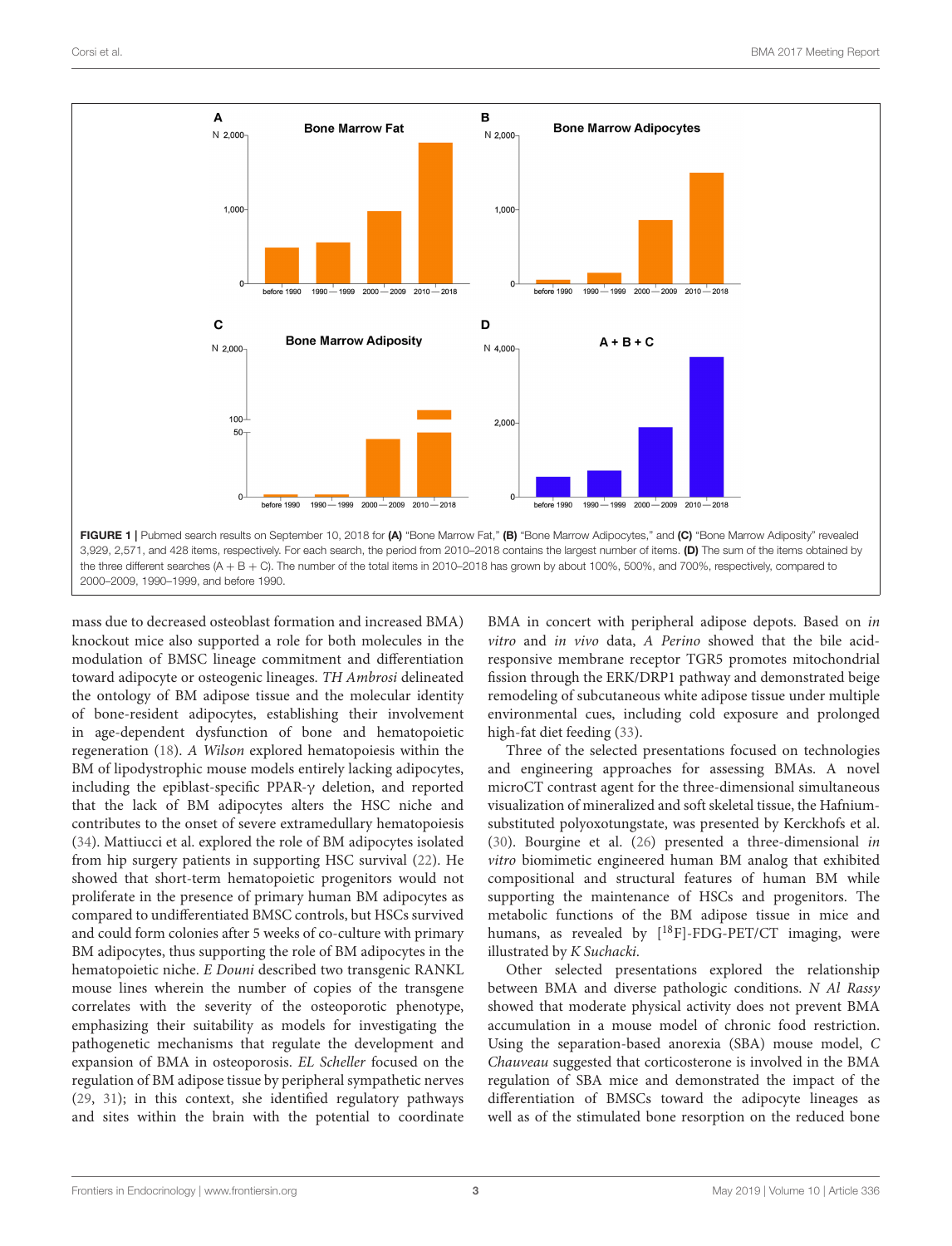Corsi et al. BMA 2017 Meeting Report

mass. Data on the potential role of the Methyl-CpG binding protein-2 (MeCP-2) and its related microRNAs in BMSC-derived adipogenesis were presented by MR Rippo. Finally, with her study on BMSCs isolated from BM aspirates obtained from lean, overweight, and obese men, M Tencerova, reported that BMSCs from obese men maintained insulin responsiveness and suggested that the enhanced adipogenic differentiation potential of BMSCs may lead to their exhaustion, contributing to the impaired bone formation and bone fragility observed in obesity.

# POSTERS

The seven posters covered different aspects of BMA, including the lack of involvement of the Peroxisome Proliferator-Activated Receptor-γ (PPAR-γ) pathway in the accumulation of BMA in an ovariectomy mouse model (K Beekman); the use of digital holographic microscopy for quantifying lipid content during adipocyte differentiation in vitro in a non-perturbing manner (V Campos; 25); the long-term effect of ovariectomy on mandibular bone microarchitecture and BMA in a comparison of the tibia of adult rats [\(28\)](#page-5-14); the expression of brown fat genes during adipocytic differentiation and its modulation by glucorticoid in rat proximal femur-derived BMSCs (WF Ferris); the phenotypic characterization of mice with targeted expression of Gαs R201C in mature adipocytes (R Labella); the molecular characterization of new potential markers of BM adipocytes (G Maurizi); and the association of increased BMA with chronic kidney disease [\(35\)](#page-5-0).

# CREATION OF THE INTERNATIONAL BMAS

The creation of a scientific society dedicated to BMA was envisioned as early as 2015 when a first group of physicians and scientists was formed (the BoneAHeaD group, BONE Adiposity in HEAlth and Diseases) with a shared need for an international society that focused on BMA. This group was funded by the French Research Agency with the goal of building a European network and applying to international funding calls. The need for the creation of a society was repeatedly posed during the 1st [BMA 2015,<https://bma2015.sciencesconf.org:> [\(3\)](#page-4-2)] and 2nd BMA meetings [BMA 2016, [https://adiposity.sciencesconf.org/;](https://adiposity.sciencesconf.org/) [\(4\)](#page-4-3)] and in the last meeting of the BoneAHeaD group that took place in Boulogne-sur-Mer, France, in March 2017. At the BMA 2017, a preparatory meeting was organized on August 30th, 2017 (15:30–20:00) at EPFL in which members of the BoneAHead group invited speakers from the three BMA meetings (BMA 2015, BMA 2016, and BMA 2017) and other researchers who expressed an interest in the creation of an international society dedicated to BMA. The purpose of this preparatory meeting was to elaborate a consensus proposal regarding the name, aims, statutes, and general organization of the society that were to be presented and voted on at the constitutive assembly (CA) that was held during the BMA 2017 (September 1st, 2017, 12:15– 13:00). All participants of BMA 2017 were invited to the CA and also constituted the general assembly (GA). The name and aims of the society and the criteria for the composition and missions of the GA, executive board (EB), and scientific board (SB) were proposed, voted on, and unanimously approved by the CA. The interim (founding) EB and SB, the procedures to elect the definitive EB and SB, and the locations of upcoming meetings were also proposed, voted on, and unanimously approved. For the composition of the definitive EB and SB, priority was given to an appropriate gender, geographical, and scientific background balance. The aims of the International BMAS are the organization of BMA meetings, the research and training of young researchers in the BMA field, data sharing, establishing common research standards, fostering collaborations, and public engagement. In the statutes of the BMAS, the founding executive and scientific boards reflect the importance of maintaining rigorous research and guidelines within the society and BMA community at large. Consequently, to work toward the missions of the society, three working groups were created (nomenclature, methodologies, and biobanking) and three (public engagement, data repositories, and sponsorship) planned and definitely established soon after. Finally, the legal status and organization of the society was proposed, voted on, and unanimously approved. Statutes of the society were documented in French and English following the meeting and signed by members of the first EB on February 2nd, 2018. In the meantime, a society website [\(http://bma-society.](http://bma-society.org/) [org/\)](http://bma-society.org/) has also been created. From its beginning on September 1st, 2017 in Lausanne, where the BMAS headquarters are located, the society seeks to advance the knowledge of BMA by facilitating interdisciplinary exchanges, developing research strategies, and promoting the emergence of new ideas and concepts eventually aimed to improve understanding and treatment of the numerous diseases in which BMA is involved.

# CONCLUDING REMARKS AND PERSPECTIVE ON THE INTERNATIONAL **BMAS**

Over the past 5–10 years, new research has massively advanced our understanding of BMA development and functions. BMA has been recognized as an active tissue involved in diverse biological processes (i.e., skeletal remodeling, hematopoietic and metabolic regulation), clinical conditions (i.e., caloric restriction, anorexia nervosa, osteoporosis, leukemia, multiple myeloma, cancer induced bone disease), and in aging. However, many biological and physiopathological questions regarding BMA remain unaddressed. For example: Which is the true identity of BM Adipocyte progenitors? Is there only one BM Adipocyte progenitor? How do different BM adipocyte progenitor change upon skeletal maturation and aging? What is the role of BMA in BM homeostasis? How do BM Adipocytes metabolically interact with their neighboring cells? How do BM Adipocytes and their immediate progenitors contribute to regulation of hematopoiesis and the HSC niche? How is BMA involved in osteoblastogenesis and osteoclastogenesis? Which factors (i.e., metabolites and hormones) do BM Adipocytes produce? Can we develop tools to address clear cause-effect relationships between BMA and disease beyond the now abundant correlative studies? Can BM adipocytes serve as an energy source for HSCs and BMSCs? Why (and how)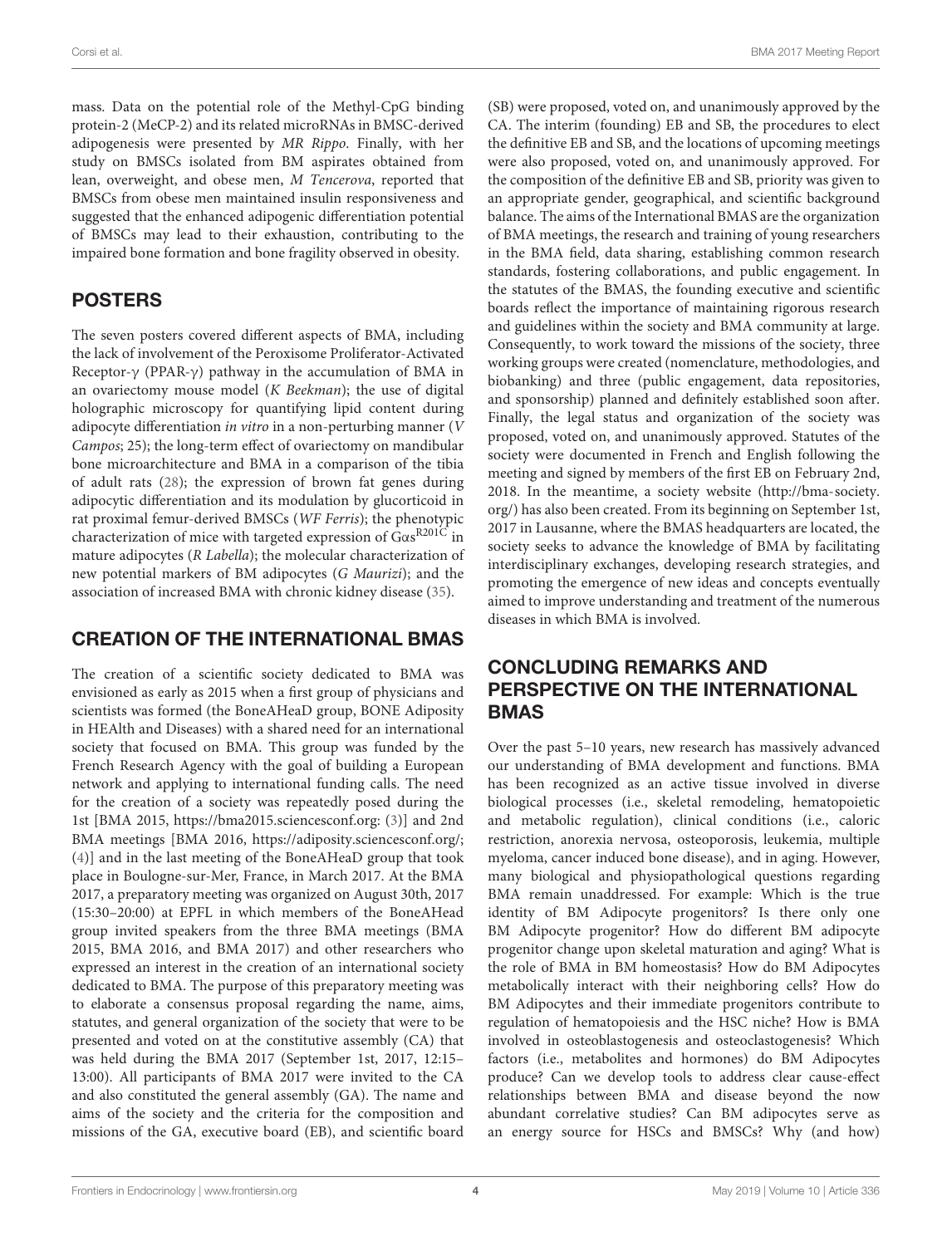BMA volume changes do occur in different clinical conditions (i.e., diabetes, obesity, anorexia nervosa)? What is the role of BM Adipocytes in the context of whole-body energy balance? What is the role of BM Adipocytes in the development of BM metastasis?

BMA 2017 has been a success both for the fruitful discussions resulting from the scientific program and collaborative spirit of the attendees, and for the creation of an international scientific society, the International Bone Marrow Adiposity Society (BMAS). In the short term, BMAS has set itself the ambitious task of establishing a common, consensual nomenclature, of identifying the technical challenges specific to the study of BMA and of working toward the harmonization of methodologies and biobanking approaches to encourage data sharing and collaboration. The Authors' perspective is that the BMAS will hold the community together, ensuring its continuity, and will inevitably contribute to the in-depth biological and functional characterization of BMAT, also catching the interest of young physicians, scientists, engineers and the public at large.

### AUTHOR CONTRIBUTIONS

All authors listed have made a substantial, direct and intellectual contribution to the work, and approved it for publication.

### **REFERENCES**

- <span id="page-4-0"></span>1. Kassem M, Jacob F. Paolo Bianco (1955-2015). Stem Cell Res. (2015) 15:342. doi: [10.1016/j.scr.2015.12.004](https://doi.org/10.1016/j.scr.2015.12.004)
- <span id="page-4-1"></span>2. Robey PG, Riminucci M, Boyde A, Sipp D. Paolo Bianco (1955-2015). Cell Stem Cell. (2015) 17:649–50. doi: [10.1016/j.stem.2015.11.013](https://doi.org/10.1016/j.stem.2015.11.013)
- <span id="page-4-2"></span>3. Hardouin P, Marie PJ, Rosen CJ. New insights into bone marrow adipocytes: report from the First European Meeting on Bone Marrow Adiposity (BMA 2015). Bone. (2016) 93:212–5. doi: [10.1016/j.bone.2015.11.013](https://doi.org/10.1016/j.bone.2015.11.013)
- <span id="page-4-3"></span>4. van der Eerden B, van Wijnen A. Meeting report of the 2016 bone marrow adiposity meeting. Adipocyte. (2017) 6:304–13. doi: [10.1080/21623945.2017.1313374](https://doi.org/10.1080/21623945.2017.1313374)
- <span id="page-4-4"></span>5. Naveiras O, Nardi V, Wenzel PL, Hauschka PV, Fahey F, Daley GQ. Bone-marrow adipocytes as negative regulators of the haematopoietic microenvironment. Nature[. \(2009\) 460:259–63. doi: 10.1038/nature](https://doi.org/10.1038/nature08099) 08099
- 6. Scheller EL, Troiano N, Vanhoutan JN, Bouxsein MA, Fretz JA, Xi Y, et al. Use of osmium tetroxide staining with microcomputerized tomography to visualize and quantify bone marrow adipose tissue in vivo. Methods Enzymol. (2014) 537:123–39. doi: [10.1016/B978-0-12-411619-1.00007-0](https://doi.org/10.1016/B978-0-12-411619-1.00007-0)
- 7. Scheller EL, Doucette CR, Learman BS, Cawthorn WP, Khandaker S, Schell B, et al. Region-specific variation in the properties of skeletal adipocytes reveals regulated and constitutive marrow adipose tissues. Nat. Commun. (2015) 6:7808. doi: [10.1038/ncomms8808](https://doi.org/10.1038/ncomms8808)
- 8. Scheller EL, Cawthorn WP, Burr AA, Horowitz MC, MacDougald OA. Marrow adipose tissue: trimming the fat. Trends Endocrinol. Metab. (2016) 27:392–403. doi: [10.1016/j.tem.2016.03.016](https://doi.org/10.1016/j.tem.2016.03.016)
- 9. Suchacki KJ, Cawthorn WP, Rosen CJ. Bone marrow adipose tissue: formation, function and regulation. Curr. Opin. Pharmacol. (2016) 28:50–56. doi: [10.1016/j.coph.2016.03.001](https://doi.org/10.1016/j.coph.2016.03.001)
- 10. Ambrosi TH, Schulz TJ. The emerging role of bone marrow adipose tissue in bone health and dysfunction. J Mol Med. (2017) 95:1291–301. doi: [10.1007/s00109-017-1604-7](https://doi.org/10.1007/s00109-017-1604-7)

### ACKNOWLEDGMENTS

We wish to thank the Swiss National Science Foundation (FNS) as the Premium sponsor (grants SNF 31CO30\_173949 and PP00P3\_144857); Frontiers (Journal) and CELLnTEC as Gold sponsors; Avanti Polar Lipids, Sysmex Suiss AG, Lyncee Tec, and STEMCELL Technologies as Bronze sponsors; Adipocyte (Journal) as a partner; and the Sapienza University of Rome, Rome, Italy [\(https://bma2017.sciencesconf.](https://bma2017.sciencesconf.org/) [org/;](https://bma2017.sciencesconf.org/) [https://www.uniroma1.it/it/node/37881\)](https://www.uniroma1.it/it/node/37881) as supporter. We also wish to thank Aurelien Oggier, Laura Bischoff, Naveed Tavakol, Yannick Yersin, Shanti Rojas-Sutterlin, and Vasco Campos (FNS-funded members of the Laboratory of Regenerative Hematopoiesis, EPFL, Switzerland) and Rossella Labella (Sapienza-funded Member, Department of Molecular Medicine, Sapienza University of Rome, Italy) who actively participated in the organization of the meeting; and Professor Moustapha Kassem (University Hospital of Odense, Odense, Denmark) for the critical reading of the manuscript.

### SUPPLEMENTARY MATERIAL

<span id="page-4-7"></span>The Supplementary Material for this article can be found [online at: https://www.frontiersin.org/articles/10.3389/fendo.](https://www.frontiersin.org/articles/10.3389/fendo.2019.00336/full#supplementary-material) 2019.00336/full#supplementary-material

- 11. Cawthorn WP, Scheller EL. Editorial: Bone Marrow Adipose Tissue: formation, function, and impact on health and disease. Front Endocrinol. (2017) 8:112. doi: [10.3389/fendo.2017.00112](https://doi.org/10.3389/fendo.2017.00112)
- 12. Hawkes CP, Mostoufi-Moab S. Fat-bone interaction within the bone marrow milieu: impact on hematopoiesis and systemic energy metabolism. Bone[. \(2019\) 119:57–64. doi: 10.1016/j.bone.2018.](https://doi.org/10.1016/j.bone.2018.03.012) 03.012
- 13. Paccou J, Penel G, Chauveau C, Cortet B, Hardouin P. Marrow adiposity and bone: review of clinical implications. Bone. (2019) 118:8–15. doi: [10.1016/j.bone.2018.02.008](https://doi.org/10.1016/j.bone.2018.02.008)
- 14. Pierce JL, Begun DL, Westendorf JJ, McGee-Lawrence ME. Defining osteoblast and adipocyte lineages in the bone marrow. Bone. (2019) 118:2–7. doi: [10.1016/j.bone.2018.05.019](https://doi.org/10.1016/j.bone.2018.05.019)
- 15. Singhal V, Bredella MA. Marrow adipose tissue imaging in humans. Bone. (2019) 118:69–76. doi: [10.1016/j.bone.2018.01.009](https://doi.org/10.1016/j.bone.2018.01.009)
- 16. Suchacki KJ, Cawthorn WP. Molecular interaction of bone marrow adipose tissue with energy metabolism. Curr. Mol. Biol. Rep. (2018) 4:41–49. doi: [10.1007/s40610-018-0096-8](https://doi.org/10.1007/s40610-018-0096-8)
- <span id="page-4-5"></span>17. Veldhuis-Vlug AG, Rosen CJ. Clinical implications of bone marrow adiposity. J Intern Med. (2018) 283:121–39. doi: [10.1111/joim.12718](https://doi.org/10.1111/joim.12718)
- <span id="page-4-6"></span>18. Ambrosi TH, Scialdone A, Graja A, Gohlke S, Jank AM, Bocian C, et al. Adipocyte accumulation in the bone marrow during obesity and aging impairs stem cell-based hematopoietic and bone regeneration. Cell Stem Cell. (2017) 20:771–784. doi: [10.1016/j.stem.2017.02.009](https://doi.org/10.1016/j.stem.2017.02.009)
- <span id="page-4-10"></span>19. Cahu X, Calvo J, Poglio S, Prade N, Colsch B, Arcangeli ML, et al. Bone marrow sites differently imprint dormancy and chemoresistance to T-cell acute lymphoblastic leukemia. Blood Adv. (2017) 1:1760–72. doi: [10.1182/bloodadvances.2017004960](https://doi.org/10.1182/bloodadvances.2017004960)
- <span id="page-4-9"></span>20. Horowitz MC, Berry R, Holtrup B, Sebo Z, Nelson T, Fretz JA, et al. Bone marrow adipocytes. Adipocyte. (2017) 6:193–204. doi: [10.1080/21623945.2017.1367881](https://doi.org/10.1080/21623945.2017.1367881)
- <span id="page-4-8"></span>21. Jafari A, Qanie D, Andersen TL, Zhang Y, Chen L, Postert B, et al. Legumain regulates differentiation fate of human bone marrow stromal cells